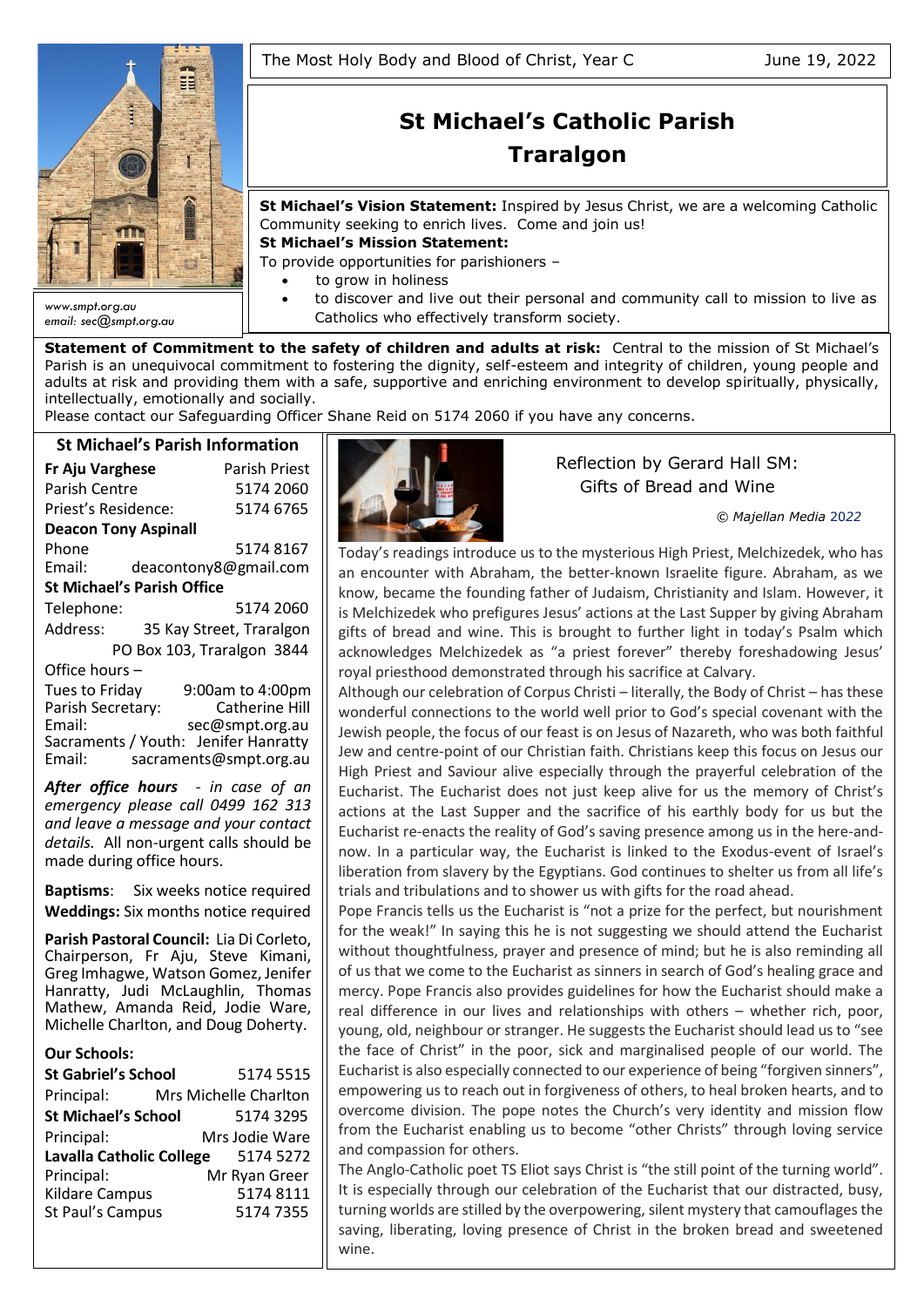| <b>Sunday Mass Times</b>  |                                                  |  |  |  |
|---------------------------|--------------------------------------------------|--|--|--|
| Saturday                  | 5:00pm Mass                                      |  |  |  |
| Sunday                    | 9:30am & 5:00pm Mass                             |  |  |  |
| <b>Weekday Mass Times</b> |                                                  |  |  |  |
| Tuesday Jun 21            | 9:30am Mass                                      |  |  |  |
| Wednesday June 22         | 11:00am Adoration<br>12:00pm Liturgy of the Word |  |  |  |
| Thursday June 23          | 9:30am Mass- St Gabriel's PS*                    |  |  |  |
| Friday June 24            | 9:30am Mass                                      |  |  |  |

## *\*All parishioners are warmly invited to join in our Thursday morning mass at St Gabriel's Primary School at 9:30am*

Father Aju will be attending a Professional Development Day in Warragul next Wednesday June 22 and will be unavailable for reconciliation or mass. Liturgy of the Word will continue in its place at 12pm.

**PLEASE PRAY FOR**: those who have died recently including Pamela Filo, Elisa Bastianutto, Patricia Campbell, Trish Sweeney, Danny O'Keefe, Tony Hutchinson, and Maria Angelica Cuevas and those whose anniversaries occur at this time including Elsie Ralls, Aleyamma Varghese, Daniel O'Donnell, Justin O'Brien, Charles Glaubitz, Kathleen Fogarty-Cusack, Satiago Pozo and Anthony Tony Ryan. *Lord, let your perpetual light shine upon them. May they rest in peace. Amen.*

**WE PRAY FOR THOSE WHO ARE SICK:** including Peter Dal Pra, Ann-Maree Daly, Gary Donchi, Bill Edgar, Bernadette Formaran, Fr Frank Freeman, Marj Gilbert, Carolyn Gleeson, Jacqui Granville, Barbara Greaves, Ellen Hammond, Jenny Hansch, Robert Hazelman, Imogen Hillier, Joyce Martin, Ivy May, Deborah McKerchar, Ben Melenhorst, Maree Morris, Henry Polo, Joan Riggall, Theresa Rosello, Kath Ryan, Jerry Templer, Damiano Tripodi, Julie Vaz, Brian Vivian, Celie Smith, Sharon Veleff, George Walkan, Roy Ward, Kelly Maher, Victoria Rohli, Father John Speekman, James Whitty, Tony Tactor and Pasqualina Loprese, and all those we hold dear in our hearts.



**VOLUNTEERS NEEDED:** Thank you to those who have come forward to join our cleaning team. We are still in need of more people to join our roster, either as an individual or a

team. Training will be provided where required, and we can pop you on a team of others or you can create your own. A meeting will be held in the Parish Centre next Friday morning at 10:15am for all those who are interested. Please come along and meet the team, as we organize rosters and roles. If you are unable to attend but keen to join, just let the parish office know.

**PLANNED GIVING UPDATE:** Thank you to all those who have committed to our new planned giving program. Your generosity and support allows our parish to continue to renew and rebuild. For those who missed out, it is not too late to join, please contact the parish office for more information.

| THIS WEEK'S EVENTS:                                        |                             |  |  |  |
|------------------------------------------------------------|-----------------------------|--|--|--|
| <b>Tuesday June 21</b>                                     |                             |  |  |  |
| 6:00 <sub>pm</sub>                                         | Parish Pastoral Council,    |  |  |  |
|                                                            | Parish Centre               |  |  |  |
| <b>Wednesday June 22</b>                                   |                             |  |  |  |
| Father Aju away                                            |                             |  |  |  |
| <b>Thursday June 23</b>                                    |                             |  |  |  |
| 9:30am                                                     | Parish Mass,                |  |  |  |
|                                                            | St Gabriel's Primary School |  |  |  |
| 10:30am                                                    | Charismatic Prayer Group,   |  |  |  |
|                                                            | Mary MacKillop Room         |  |  |  |
| 7:00pm                                                     | Risk Management Team,       |  |  |  |
|                                                            | Parish Centre               |  |  |  |
| <b>Friday June 24</b>                                      |                             |  |  |  |
| 10:15am                                                    | Cleaning Team Meeting,      |  |  |  |
|                                                            | Parish Centre               |  |  |  |
| Save the Date: Saturday 09 July 10am - 1pm                 |                             |  |  |  |
| <b>Shining a Light- A Workshop about Domestic Violence</b> |                             |  |  |  |

#### **BAPTISMS:**



The next Baptism Preparation Meeting will be held on **Tuesday July 12 at 7:00pm** in the Church. Please contact the Parish Office on 5174 2060 if you are interested in attending.

## **R.C.I.A.:**

(Rite of Christian Initiation of Adults) St Michael's Parish warmly invites anyone interested in discovering more about the Catholic faith to RCIA come along to an information night



on July 21st in the Parish Centre at 7:30pm. Please contact the Parish Office on 5174 2060, if you, or someone you know are interested.



*"A heartfelt and big 'thankyou' to the ladies who arrange the flowers for us each week. Your lovely displays, each Sunday, give me a great deal of pleasure. I am sure I speak for many when I say your time and efforts truly add to our prayer life and reflection. Thank you so much. Blessings." Marg Noone.*

Marg is right, we are very grateful to the talented ladies who use their creativity and skills to ensure beautiful flower arrangements magically appear on the altar and around our church each weekend. They do a wonderful job and we are blessed and grateful to have them. Thank you for using your time and talents to make our parish a better place.

We must always bear in mind that the Eucharist is not something we do. It is not our own commemoration of what Jesus said and did. No. It is precisely an act of Christ!

It is Christ who acts there, who is on the altar. It is a gift of Christ, who



makes himself present and gathers us around him, to nourish us with his Word and with his life.

*(General Audience Pope Francis 12 Feb 2014)*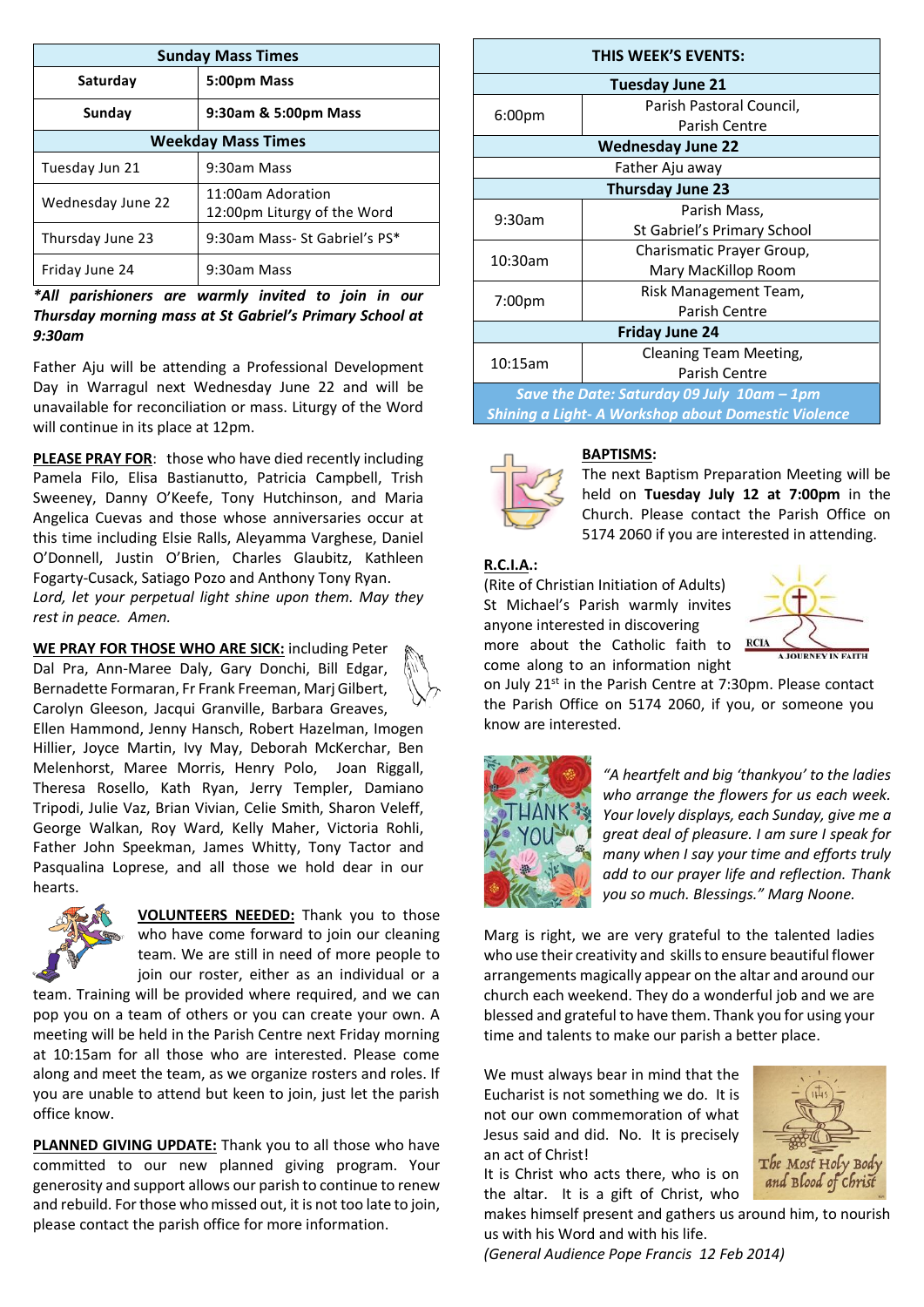

*All volunteers in our parish are strongly encouraged to come along to this free workshop on July 9th . It has been well received in other parishes and will help us to better understand what to look for, and how to support those in our community experiencing domestic violence.*

## **DIVINE RENOVATION: Refreshed & Renewed Online Retreat Date: 28 – 30 July 2022 | Registration: \$20**

Do you sometimes feel like you're just trying to survive? Catholics across Australasia want to answer the Church's call to mission. Yet with the demands of parish work and a global pandemic, it's easy to feel discouraged and burnt out. That's why it's so important that we take the time to be re-energised and revived in the power of the Holy Spirit. Together with Parousia, we invite you to the Refreshed & Renewed online retreat on 28-30 July featuring Dr. Edward Sri, Fr. James Mallon, Deacon Harold Burke-Sivers, Steve Ray, and many more — where you will encounter Jesus through prayer, be re-energized by amazing talks, and experience the Holy Spirit renew your heart.

Register today at: [www.divinerenovation.org/refreshed](http://www.divinerenovation.org/refreshed-renewed)[renewed](http://www.divinerenovation.org/refreshed-renewed) and be refreshed and renewed in your desire and energy to continue the work of evangelisation and mission!

**SECOND ASSEMBLY OF THE PLENARY COUNCIL**: People across the country are invited to participate in a national prayer pilgrimage as the Catholic Church in Australia prepares for the Second Assembly of the 5<sup>th</sup> Plenary Council. We pray for the Holy Spirit's guidance and grace for the Members who will gather and also for ourselves and the Church, that we may have the courage to follow where God is leading us. Please keep in your prayers our members, Bishop Greg Bennet, Fr Peter Slater VG, Fr Denis O'Bryan EV, Lize Privitera, Katherine Jelavic and Sr Mary Olofu, who have been preparing in several ways including, listening and discerning. There are 30 motions across eight missions which will form the backbone of their reflection, discussion and decisions at the Second Assembly due to take place from the 3<sup>rd</sup> to 9<sup>th</sup> July 2022. The framework for motions can be accessed at [www.cdsale.org.au.](http://www.cdsale.org.au/)





**IN THE FOOTSTEPS OF MARY MACKILLOP:** The Sisters of St Joseph have prepared an Australian Pilgrimage, "In the Footsteps of Mary MacKillop" commencing in Melbourne on 18 October, journeying through Victoria and South Australia, and ending at Mary MacKillop Place, North Sydney on 29 October 2022. The pilgrimage will visit many places associated with Mary

MacKillop's life and ministry.

For more information, contact the parish office, or email [national.pilgrimage@mmp.org.au](mailto:national.pilgrimage@mmp.org.au)

## **STEWARDSHIP MATTERS:**

*"They all ate and were satisfied. And when the leftover fragments were picked up, they filled twelve wicker baskets." (Luke 9:17)*

The story of the Loaves and Fishes shows us that when we share what we have, even if it doesn't seem like that much, miracles can happen! Do not think that your gift is too small or insignificant! God blesses all the gifts we offer and makes them wondrous.

| Rosters for June 25 & 26 2022                         |                              |                                    | 13 <sup>th</sup> Sunday of Ordinary Time, Year C |                           |                  |
|-------------------------------------------------------|------------------------------|------------------------------------|--------------------------------------------------|---------------------------|------------------|
|                                                       | Lector                       | Commentator                        | <b>MERT</b>                                      | Usher/Welcomer            | <b>Musicians</b> |
| Saturday Jun 25 5:00pm                                | R Foote & T Larkin           | J Fleming                          | M Mathai                                         | B O'Brien                 |                  |
| Sunday Jun 26<br>9:30am                               | T Denny & A<br><b>Thomas</b> | M Tainsh                           | U Imhagwe                                        | D Bau & W Banks-<br>Smith | Diamente Family  |
| Sunday Jun 26<br>5:00pm                               | C Hill                       | E Hill                             | J McLaughlin                                     | V Vaz                     |                  |
| June 23 <sup>rd</sup> Moretti Team<br>Mick's Kitchen: |                              | June 30 <sup>th</sup> Hemming Team |                                                  |                           |                  |